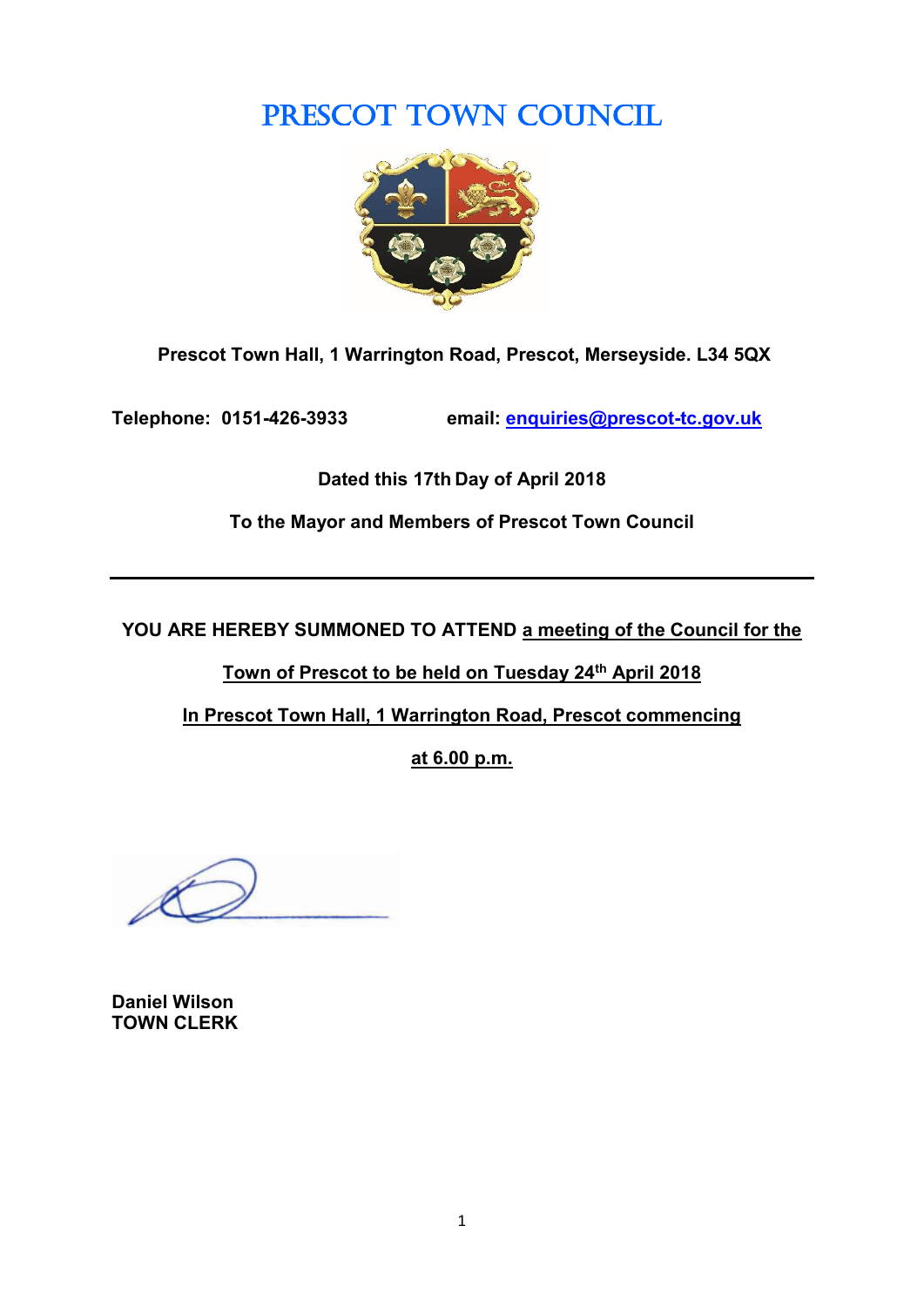# **FOR INFORMATION AND TO RECEIVE QUESTIONS FROM MEMBERS**

## **8. REPORTS AND PRESENTATIONS FROM REPRESENTATIVES AT CONFERENCES OR OUTSIDE BODIES.**

To receive reports and presentations from representatives at conferences or outside bodies.

2

*In accordance with Standing Order 4 g ii, members are invited to indicate any interests they may have in relation to items on the agenda for the meeting.*

To provide members of the public with the opportunity to ask questions of the

# **4. MINUTES OF THE PREVIOUS COUNCIL MEETING** Pages (4-7)

**2. PUBLIC OPEN FORUM** Verbal

To **APPROVE AND SIGN** the Minutes of the Meeting of the Town Council held on Tuesday 27th March 2018 as a true and accurate record of the business transacted.

# **5. MINUTES OF THE COUNCIL COMMITTEE MEETINGS** Pages (8-12)

To **NOTE** the minutes of the following Committee meetings:

- Human Resources Committee  $26<sup>th</sup>$  January 2018
- Events Committee  $7<sup>th</sup>$  February 2018
- Finance and General Purpose Committee  $-16<sup>th</sup>$  March 2018

# **6. ANNOUNCEMENTS FROM THE LEADER** Verbal

To receive announcements from the Leader of the Council.

# **FOR INFORMATION AND TO RECEIVE QUESTIONS FROM MEMBERS**

# **7. ANNOUNCEMENTS FROM THE TOWN CLERK** Verbal

To receive announcements from the Town Clerk.

# Council.

# **A G E N D A**

**1. TO RECEIVE APOLOGIES** Verbal

**3. DECLARATIONS OF INTEREST** Verbal